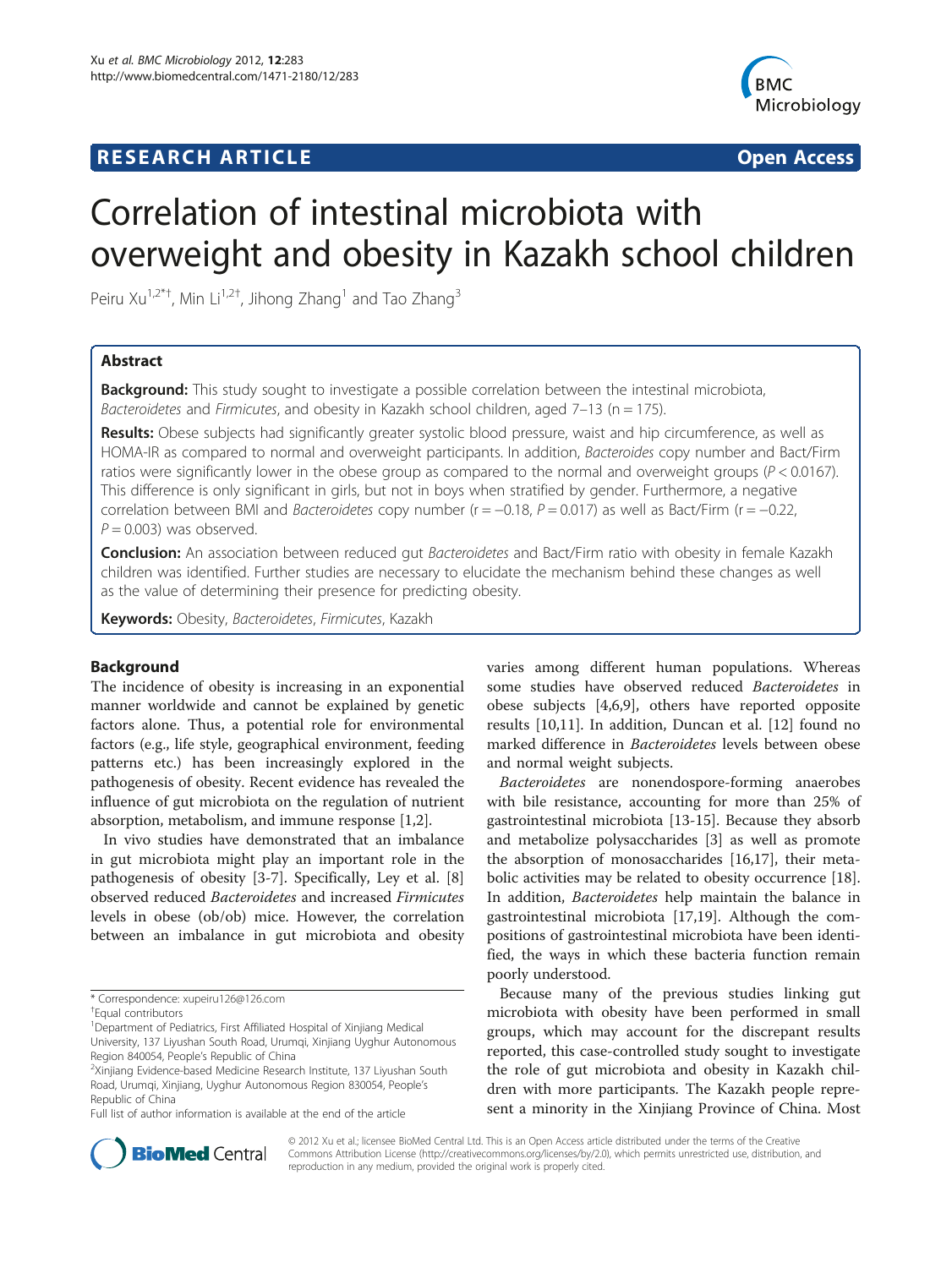Kazakhs live in farming communities and pastoral areas that are underdeveloped, and the incidence of overweight and obesity is relatively high [\[20,21\]](#page-5-0). Previous studies have confirmed that the occurrence of obesity in Kazakh preschool children was related to genetic factors [[22,23\]](#page-5-0). In this study, real-time fluorescence quantitative PCR (Q-PCR) was employed to detect Bacteroidetes and Firmicutes levels and their possible correlation with obesity.

## Methods

## Study participants and study design

This case-controlled study was carried out in the Yili Kazakh Autonomous Prefecture of China. Kazakh children (ages 7–13 y) were recruited from 14 schools within two Counties (Yining and Altay Counties), 5 towns (Yining, Gongliu, Xinyuan, Burqin, and Fuyun) and three villages. Informed consent was obtained from the guardians for all study participants, and children were willing to participant in this study. This study was approved by the Ethics Committee of the First Affiliated Hospital of Xinjiang Medical University (Xinjiang, China).

The following exclusion criteria were applied to select the study participants: (1) children aged  $\langle 7 \rangle$  y or  $>13 \rangle$ y; (2) use of antibiotics 2 weeks prior to fecal sample collection as they could alter the gastrointestinal microbiota  $[24]$  $[24]$ ; (3) the presence of stress (e.g., trauma, severe infection, etc.) 2 weeks prior to fecal sample collection; (4) the presence of gastrointestinal symptoms, including abdominal pain, constipation or diarrhea; and (5) a polio vaccination within one month, which may alter gut microbiota levels by the induced immune response to the vaccine.

A total of 5360 children aged 7–13 y were invited to participate in the study. Fecal specimens were collected from 244 children; 69 subjects were excluded based on the exclusion criteria. Thus, analysis was performed in 175 children.

## Measurements and sample collection

After physical examination, study participants meeting the inclusion criteria were recruited, and informed consent was obtained prior to initiation of the study. In the morning, fasting venous blood samples were collected from the participants by the nurses of the Department of Pediatrics. After incubation at room temperature for 30 min, the serum was collected by centrifugation at 3000 r/min for 15 min and separated into aliquots to analyze fasting plasma glucose (FPG), lipid (triglyceride [TG], total cholesterol [TC], high density lipoprotein [HDL], low density lipoprotein [LDL]), and insulin levels using 7060 Automatic Analyzer (HITACHI, Tokyo,

Japan). Homeostasis model assessment of insulin resistance (HOMA-IR) was employed to evaluate the degree of insulin resistance [[25](#page-5-0)] and calculated as follows:  $HOMA-IR = (FPG \times FIN)/22.5$ .

Body weight and height were measured, and body mass index (BMI) was calculated for each participant. Specifically, the children stood straight with their legs close together and arms hanging naturally. Hip circumference was measured along the greater trochanter (accuracy: 0.1 cm). The criteria for overweight/obesity were developed by the Institute of Child and Adolescent Health of Beijing University for Chinese school-age children and adolescents according to BMI [\[26](#page-5-0)], which is specific for age and gender. As shown in Table [1,](#page-2-0) 84 were diagnosed with overweight/obesity (62 with overweight; 22 with obesity), and the mean age was  $9.82 \pm$ 1.96 y, and 91 children had normal BMI with a mean age of  $9.92 \pm 1.98$  y.

Stool collection boxes were given to each study participant with instructions on proper collection. Fresh feces were collected in the early morning. In the event that the children did not defecate in the early morning, feces were collected at any time of the morning. After collection, the fecal specimens were sent to the physical examination room and stored at −20°C.

## Real-time quantitative PCR (Q-PCR)

Total DNA was extracted from the gut microbiota isolated from the fecal samples. Specifically, the samples were thawed, and total DNA was extracted from 0.2- 0.4 g of the feces using a rapid DNA extraction kit (Beijing BioTeke Corporation, Beijing, China). Isolated DNA was then stored at −20°C until subsequent use in Q-PCR.

To prepare the DNA standards, a sequence with 483 bp in length was prepared and inserted into the  $PCR^{\circledR}$ -Blunt II  $TOPO^{\circledR}$  vector (Invitrogen, USA). To generate the standard curve, the absolute number of template was  $10^{10}/\mu$ L. The following serial dilutions of the original solution were used to generate the standard curve:  $10^8/\mu L$ ,  $10^7/\mu L$ ,  $10^6/\mu L$ ,  $10^5/\mu L$ ,  $10^4/\mu L$  and  $10^3/\mu L$ μL. The standard curves were obtained using the ABI 7500 Fast Q-PCR detecting system (Applied Biosystem, USA) and 7000 System SDS Software for qPCR.

To determine the absolute number of Bacteroidetes and Firmicutes in the gut microbiota, primers and probes (Invitrogen, Grand Island, NY) for the conservative sequence of the 16S rRNA genes of both strains were synthesized according to those described previously (Table [1\)](#page-2-0) [[27-31\]](#page-5-0) along with the Platinum<sup>®</sup> Taq DNA polymerase (Invitrogen). PCR reactions were denatured at 95°C for 2 min followed by 45 cycles of 95°C for 15 s and 60°C for 1 min.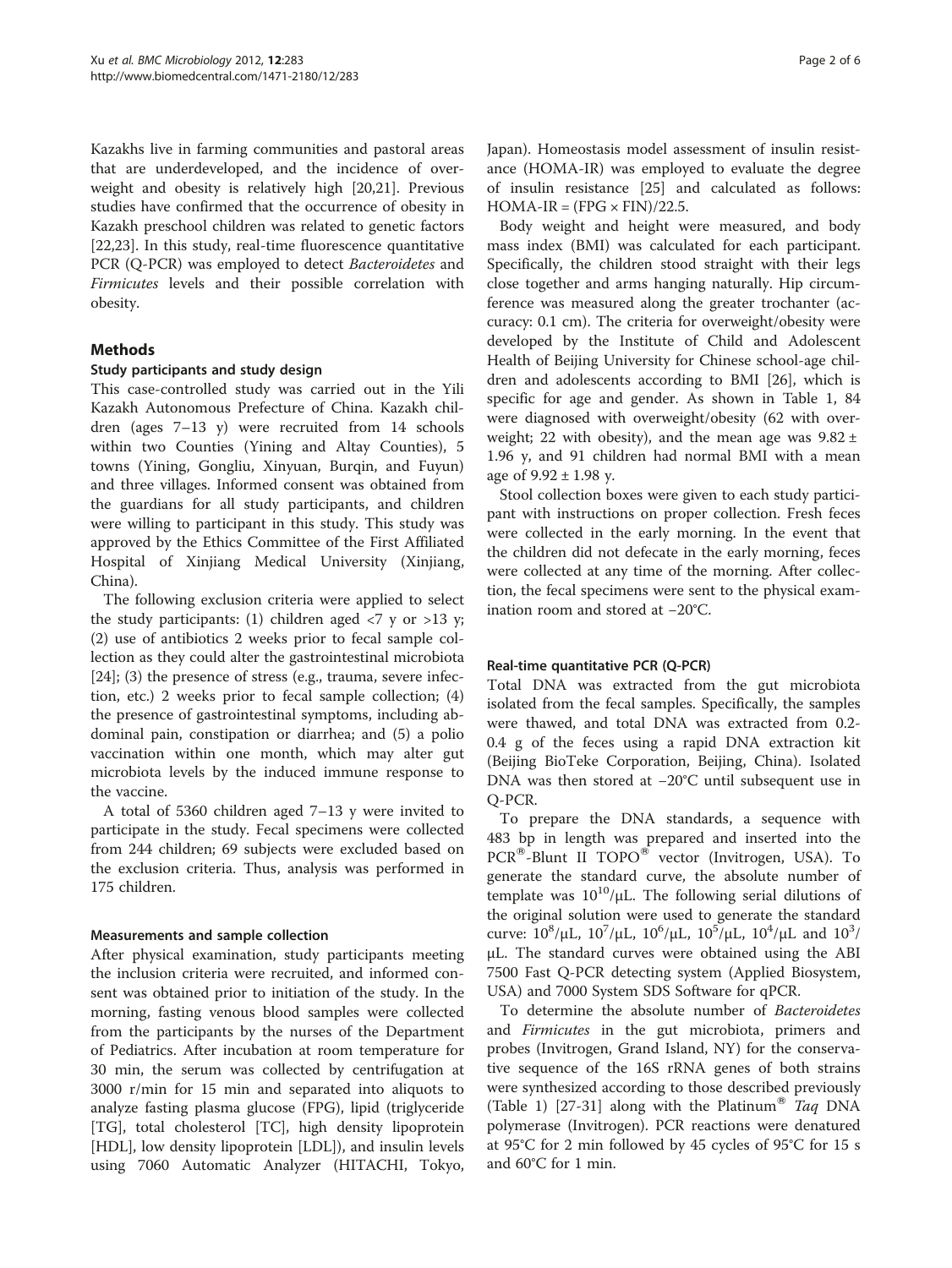<span id="page-2-0"></span>Table 1 Sequences of primers

| <b>Primer Name</b> | Sequence (5'-3')            | Tm $(^{\circ}C)$ | <b>Target length</b> |  |
|--------------------|-----------------------------|------------------|----------------------|--|
| Firm-primer-F      | <b>GTCAGCTCGTGTCGTGA</b>    | $60^{\circ}$ C   | 178 bp               |  |
| Firm-primer-R      | <b>CCATTGTAKYACGTGTGT</b>   | $60^{\circ}$ C   |                      |  |
| Firm-probe         | VIC-GTCAANTCATCATGCC-MGBNFQ | $65^{\circ}$ C   |                      |  |
| Bact-primer-F      | AGCAGCCGCGGTAAT             | $60^{\circ}$ C   | 183 bp               |  |
| Bact-primer-R      | <b>CTAHGCATTTCACCGCTA</b>   | $60^{\circ}$ C   |                      |  |
| Bact-probe         | FAM-CCCTTTAAACCC-MGBNFO     | $65^{\circ}$ C   |                      |  |

#### Statistical analysis

Data were presented as means ± standard deviations (mean  $\pm$  SD) for continuous data and n (%) for categorical data. Differences between groups were compared using one-way ANOVA with a post-hoc Bonferroni test for continuous data or Kruskal-Wallis with Mann–Whitney U test when the data were not normally distributed. The Pearson chi-square test was used for categorical data. Furthermore, Spearman's correlation analysis was used to identify the correlation of BMI with levels of Bacteroidetes and Firmicutes. All statistical assessments were two-tailed and P-values <0.05 were considered statistically significant. Statistical analyses were performed using SPSS 15.0 statistics software (SPSS Inc, Chicago, IL, USA).

## Results

A total of 175 subjects (87 boys and 88 girls) with a mean age of 9.87 y (SD = 1.97) were enrolled for evaluation. Subjects were grouped into the normal, overweight, or obese groups based upon their BMI. As shown in Table 2, demographic information, clinical characteristics, and the presence of Bacteroidetes and Firmicutes are shown for each group. Among the groups, significant differences in BMI, SBP, DBP, waist and hip circumference, insulin, and HOMA-IR levels were noted (all  $P < 0.05$ ). Obese subjects had significantly greater SBP, waist and hip circumference, as well as HOMA-IR as compared to normal and overweight participants ( $P < 0.05$ ). In addition, significant differences in

|  |  |  |  | Table 2 Subjects' demographics, characteristics and microbe microbiota data by group |
|--|--|--|--|--------------------------------------------------------------------------------------|
|--|--|--|--|--------------------------------------------------------------------------------------|

| <b>Variables</b>                                    | <b>Total</b><br>$(n = 175)$ | Normal group<br>$(n = 91)$ | Overweight group<br>$(n = 62)$ | Obesity group<br>$(n = 22)$          | P-values               |
|-----------------------------------------------------|-----------------------------|----------------------------|--------------------------------|--------------------------------------|------------------------|
|                                                     |                             |                            |                                |                                      |                        |
| Age (y)                                             | $9.87 \pm 1.97$             | $9.92 \pm 1.98$            | $9.65 \pm 1.87$                | $10.32 \pm 2.19$                     | 0.368                  |
| Sex                                                 |                             |                            |                                |                                      | 0.906                  |
| Boys                                                | 87 (49.7)                   | 45 (49.5)                  | 30 (48.4)                      | 12 (54.5)                            |                        |
| Girls                                               | 88 (50.3)                   | 46 (50.5)                  | 32 (51.6)                      | 10(45.5)                             |                        |
| BMI, Kg/m <sup>2</sup>                              | $18.87 \pm 3.45$            | $16.53 \pm 1.69$           | $20.14 \pm 1.83$ <sup>†</sup>  | $24.94 \pm 3.11^{++}$                | $< 0.001$ <sup>*</sup> |
| SBP, mmHg                                           | $97.66 \pm 14.93$           | $94.06 \pm 12.68$          | $98.34 \pm 13.21$              | $110.64 \pm 20.45^{\dagger\ddagger}$ | $< 0.001$ *            |
| DBP, mmHg                                           | $62.16 \pm 9.15$            | $60.38 \pm 8.1$            | $63.07 \pm 9.15$               | $66.93 \pm 11.39$ <sup>†</sup>       | $0.005^*$              |
| Waist, cm                                           | $63 \pm 8.7$                | $58.27 \pm 4.91$           | $65.08 \pm 6.75$ <sup>†</sup>  | $76.72 \pm 9.22^{+4}$                | $< 0.001$ <sup>*</sup> |
| Hip, cm                                             | 74.48 ± 9.98                | $70.26 \pm 6.65$           | $76.04 \pm 8.7$ <sup>†</sup>   | $87.52 \pm 12.41^{\dagger\ddagger}$  | $< 0.001$ <sup>*</sup> |
| FPG, mmol/L                                         | $4.81 \pm 0.84$             | $4.88 \pm 1.03$            | $4.73 \pm 0.57$                | $4.8 \pm 0.61$                       | 0.569                  |
| Triglyceride, mmol/L                                | $1.21 \pm 0.53$             | $1.14 \pm 0.47$            | $1.27 \pm 0.58$                | $1.36 \pm 0.55$                      | 0.194                  |
| Cholesterol, mmol/L                                 | $3.67 \pm 0.71$             | $3.73 \pm 0.71$            | $3.65 \pm 0.68$                | $3.52 \pm 0.81$                      | 0.424                  |
| HDL, mmol/L                                         | $1.38 \pm 0.51$             | $1.35 \pm 0.48$            | $1.38 \pm 0.56$                | $1.53 \pm 0.46$                      | 0.206                  |
| LDL, mmol/L                                         | $1.58 \pm 0.43$             | $1.57 \pm 0.45$            | $1.58 \pm 0.37$                | $1.62 \pm 0.48$                      | 0.885                  |
| Insulin, mmol/L                                     | $6.55 \pm 3.74$             | $6.1 \pm 3.47$             | $6.21 \pm 3.28$                | $9.29 \pm 4.86^{\ddagger}$           | $0.006^*$              |
| HOMA-IR                                             | $1.42 \pm 0.87$             | $1.34 \pm 0.83$            | $1.33 \pm 0.76$                | $1.99 \pm 1.14^{+4}$                 | $0.016*$               |
| Bacteroidetes $\times 10^7$ copies/ $\mu$ L         | $1.31 \pm 1.94$             | $1.5 \pm 2.2$              | $1.37 \pm 1.77$                | $0.33 \pm 0.47$ <sup>†</sup>         | $0.002$ <sup>*</sup>   |
| Firmicutes $\times$ 10 <sup>7</sup> copies/ $\mu$ L | $2.58 \pm 4.52$             | $2.43 \pm 4.53$            | $2.05 \pm 3.01$                | $4.7 \pm 7.01$                       | 0.628                  |
| Bact/Firm                                           | $0.98 \pm 0.71$             | $1.06 \pm 0.62$            | $1.03 \pm 0.82$                | $0.48 \pm 0.52^{+4}$                 | $< 0.001$ <sup>*</sup> |
|                                                     |                             |                            |                                |                                      |                        |

 $(N = 175)$ .

Data were presented as mean  $\pm$  SD for continuous data and n(%) for categorical data.

Abbreviations: BMI, body mass index; SBP, systolic blood pressure; DBP, diastolic blood pressure; FPG, fasting plasma glucose; HDL, high density lipoprotein; LDL, low density lipoprotein; Bact/Firm, ratio of Bacteroidetes to Firmicutes.<br><sup>\*</sup> P < 0.05, indicated significant differences among groups.

 $P < 0.0167$ , indicated significant differences as compared with the <sup>†</sup>normal and <sup>‡</sup>overweight groups.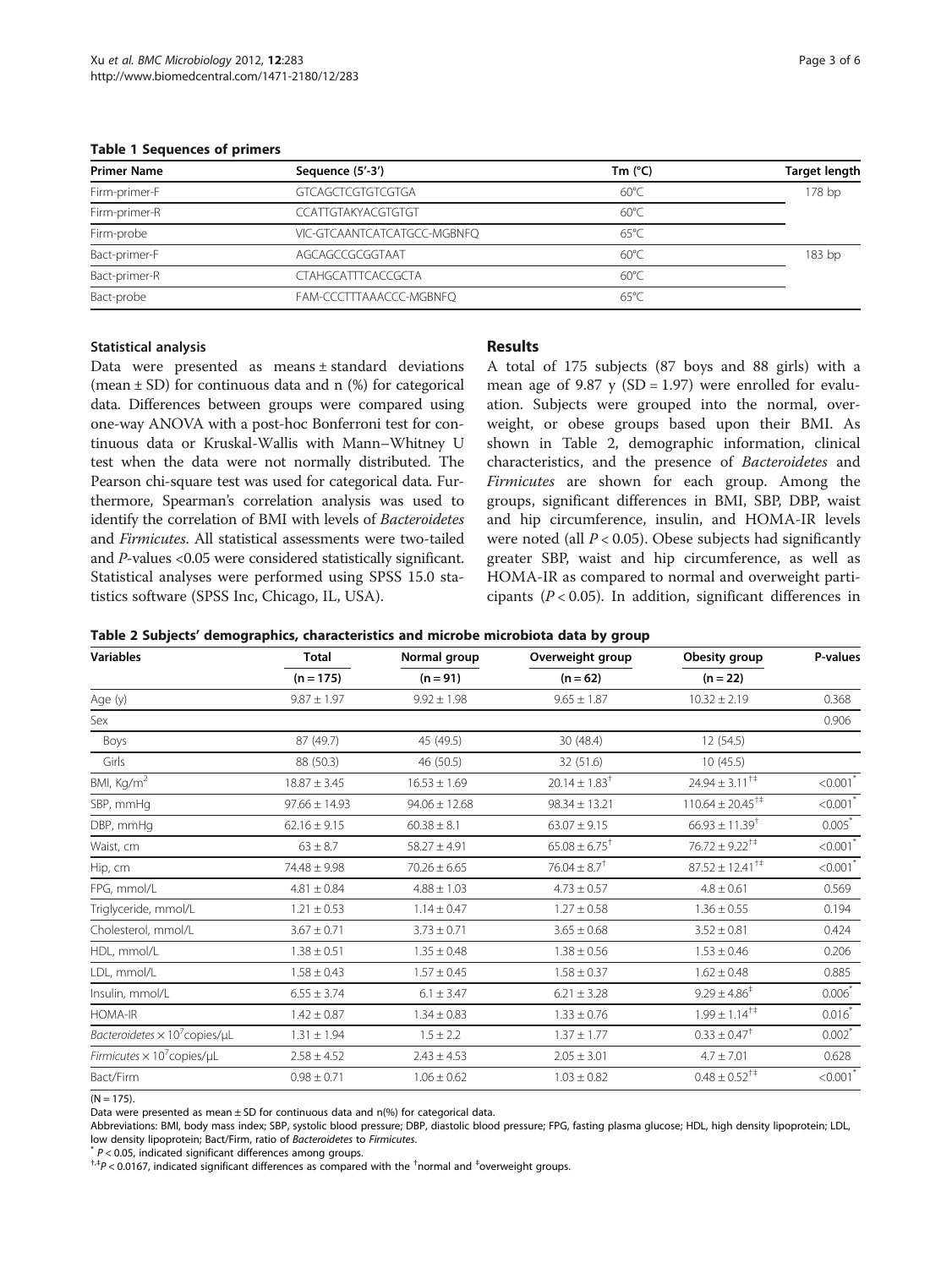DBP and Bacteroidetes were observed between the obese and normal groups.

The copy number of Bacteroidetes and Firmicutes were also determined and compared among the groups. Significant differences in Bacteroidetes copy number and Bact/Firm ratio among the groups were identified  $(P <$ 0.002 and  $P < 0.001$ , respectively; Table 3). No significant changes in Firmicutes numbers were noted. Spearman's correlation analysis revealed a negative correlation between Bacteroidetes levels and increased BMI (r = −0.18,  $P = 0.017$ ). A negative correlation between Bact/Firm and BMI was also noted ( $r = -0.22$ ,  $P = 0.003$ ).

Gender differences were observed in Bacteroidetes copy number in children of normal weight. Specifically, girls of a normal weight had significantly higher Bacter*oidetes* levels than boys of normal weight  $(P < 0.05$ ; Table 3). Further stratification of bacterial copy number by gender revealed significantly higher Bacteroidetes levels in girls of normal weight compared to obese girls  $(P = 0.002)$ ; there was no difference in *Bacteroidetes* levels between normal and obese boys.

## **Discussion**

The objective of the present study was to investigate a possible correlation between the intestinal microbiota, Bacteroidetes and Firmicutes, and obesity in Kazakh school children. Significantly reduced Bacteroidetes levels as well as Bact/Firm ratio were observed in the obese group as compared to the normal weight participants, which is similar to previous reports [[4,6,9,11\]](#page-4-0). In addition, a negative correlation between Bacteroidetes and Bact/Firm ratio with BMI was observed. These results are consistent with those reported by Ley et al. [\[4](#page-4-0)] in which decreased Bacteroidetes and increased Firmicutes was associated with obesity and increased energy absorption [\[32\]](#page-5-0).

The Kazakh people are a relatively isolated minority in China and have similarities in living environment and diet, which would likely minimize the difference in the gastrointestinal microbiota among individuals. In the present study, the number of Bacteroidetes was markedly lower in obese children than in children with normal weight, resulting in a reduced Bact/Firm ratio. No difference in the Bact/Firm ratio was observed between the overweight and normal groups, which is consistent with that reported by Li et al. [\[9](#page-4-0)]. However, as previously stated, discrepant results have been reported. For example, in 98 subjects, including 30 with normal weight, 35 with overweight, and 33 obese individuals, the number of Bacteroidetes in overweight subjects was higher than that in the normal group. Furthermore, Duncan et al. [[12\]](#page-4-0) found that the number of Bacteroidetes in obese subjects was comparable with that in normal weight subjects, and the proportion of *Bacteroidetes* remained unchanged following diet control in obese subjects [[33\]](#page-5-0).

The present study also found that the difference in Bacteroidetes levels observed between the normal and obese children were mainly contributed by the values obtained in the girls as differences in Bacteroidetes levels were observed between normal and obese girls but not boys. This is different from that reported by Mueller et al. [[34](#page-5-0)], who reported a higher Bacteroidetes-Prevotella number in male than in female. A result that may be explained by the age differences between these two studies. In addition, gender differences in the level of Bacteroidetes and Firmicutes were observed in those participants of

Table 3 Univariate analysis of the association of Bacteroidetes and Firmicutes with BMI levels by gender

| <b>Variables</b>                                       | <b>Total</b>    | Normal group            | Overweight group | Obesity group                | P-values               |
|--------------------------------------------------------|-----------------|-------------------------|------------------|------------------------------|------------------------|
| Total                                                  | $(n = 175)$     | $(n = 91)$              | $(n = 62)$       | $(n = 22)$                   |                        |
| Bacteroidetes $\times$ 10 <sup>7</sup> copies/ $\mu$ L | $1.31 \pm 1.94$ | $1.5 \pm 2.2$           | $1.37 \pm 1.77$  | $0.33 \pm 0.47$ <sup>†</sup> | $0.002$ <sup>*</sup>   |
| Firmicutes $\times$ 10 <sup>7</sup> copies/ $\mu$ L    | $2.58 \pm 4.52$ | $2.43 \pm 4.53$         | $2.05 \pm 3.01$  | $4.7 \pm 7.01$               | 0.628                  |
| Bact/Firm                                              | $0.98 \pm 0.71$ | $1.06 \pm 0.62$         | $1.03 \pm 0.82$  | $0.48 \pm 0.52^{+4}$         | $< 0.001$ <sup>*</sup> |
| Boy                                                    | $(n = 87)$      | $(n = 45)$              | $(n = 30)$       | $(n = 12)$                   |                        |
| Bacteroidetes $\times$ 10 <sup>7</sup> copies/ $\mu$ L | $1.02 \pm 1.53$ | $1.00 \pm 1.42^{\circ}$ | $1.30 \pm 1.86$  | $0.41 \pm 0.56$              | 0.218                  |
| Firmicutes $\times$ 10 <sup>7</sup> copies/ $\mu$ L    | $.99 \pm 3.38$  | $1.71 \pm 3.32^{\circ}$ | $1.57 \pm 2.04$  | $4.12 \pm 5.36$              | 0.170                  |
| Bact/Firm                                              | $1.06 \pm 0.81$ | $1.15 \pm 0.72$         | $1.12 \pm 0.97$  | $0.59 \pm 0.59$              | 0.066                  |
| Girl                                                   | $(n = 88)$      | $(n = 46)$              | $(n = 32)$       | $(n = 10)$                   |                        |
| Bacteroidetes $\times$ 10 <sup>7</sup> copies/ $\mu$ L | $1.59 \pm 2.26$ | $1.99 \pm 2.69$         | $1.43 \pm 1.70$  | $0.23 \pm 0.32^{+1}$         | $0.002*$               |
| Firmicutes $\times$ 10 <sup>7</sup> copies/ $\mu$ L    | $3.17 \pm 5.37$ | $3.14 \pm 5.41$         | $2.50 \pm 3.68$  | $5.39 \pm 8.87$              | 0.725                  |
| Bact/Firm                                              | $0.90 \pm 0.58$ | $0.98 \pm 0.51$         | $0.94 \pm 0.66$  | $0.36 \pm 0.43^{+4}$         | $0.003*$               |

Data were presented as mean ± SD; Differences among three groups were compared using Kruskal-Wallis test and between two groups were compared using the Mann–Whitney U test because data were not normally distributed.

 $P < 0.05$ , indicated significant differences among three groups.

 $P < 0.0167$ , indicated significant differences as compared with the <sup>†</sup>normal and <sup>‡</sup>

 $a<sup>a</sup> P < 0.05$ , indicated significant differences between boys and girls in normal group. No significant difference between boys and girls were found either in overweight group or in obesity group.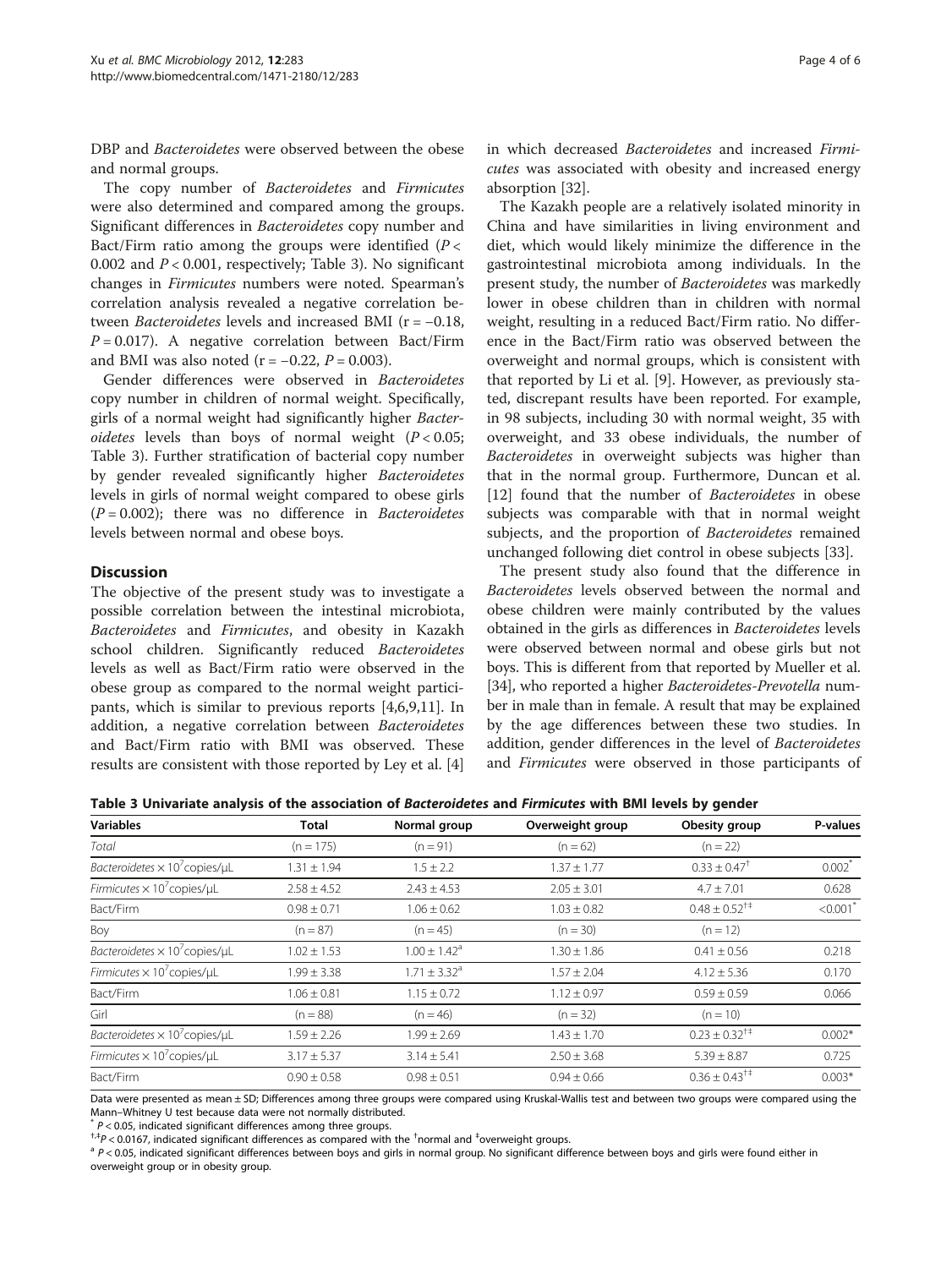<span id="page-4-0"></span>normal weight, but not in the overweight and obese groups, which is in agreement with Mueller et al. [\[34](#page-5-0)]. While the cause of this difference is unclear, gender differences in iron metabolism [[35](#page-5-0)], which affects the composition of microbiota [[36](#page-5-0),[37](#page-5-0)], may explain the varying levels of Bacteroidetes and Firmicutes between normal weight girls and boys observed in this study. More studies with large sample size or more populations are needed to elucidate the specific role of gastrointestinal microbiota in the pathogenesis of obesity as well as the influence of gender on microbiota composition.

Although it is known that obesity is associated with changes in composition as well as function of gut microbiota, the mechanism behind this alteration remains to be elucidated. The influence of gut microbiota on nutrient absorption and metabolism has been suggested as a possible mechanism to explain their possible relation to obesity [\[16](#page-5-0)]. Alternatively, altered gut microbiota may alter the exposure to obesogenic and diabetogenic environmental chemicals [\[38\]](#page-5-0). Furthermore, altered gut microbiota may increase proinflammatory cytokine secretion, which may be related with the low grade inflammation found in obesity and diabetes [7].

The present study has some limitations. Firstly, two main phyla of bacteria, Bacteroidetes and Firmicutes, were measured in the feces of Kazakh children; however, specific genus and species were not isolated. Schwiertz et al. [11] reported that the number of Ruminococcus flavefaciens in overweight or obese subjects was lower than that in subjects with normal weight. In addition, obese subjects had significantly reduced numbers of *Clostrid*ium leptum and Bifidobacterium. Therefore, specific genus and species will be analyzed in further studies. In addition, the limited amount of DNA obtained from the participant samples prevented the inclusion of 16S sequencing, additional qPCR primer sets, and/or metagenomic shotgun sequencing analyses. Finally, the mechanism by which BMI influences Bacteroidetes level or vice versa was not investigated in the present study.

## Conclusion

In summary, this study revealed an significant decrease in the number of Bacteroidetes in the feces of obese Kazakh girls; no significant changes in Firmicutes numbers were noted. Although the number of study subjects is greater than many previous studies, further studies with larger sample sizes are required to confirm our findings as well as identify the mechanism governing this gender difference in the regulation of intestinal microbiota.

#### Competing interest

The authors declare that there is no conflict of interest.

#### Authors' contributions

PX: guarantor of integrity of the entire study, study concepts, definition of intellectual content, manuscript review; ML: guarantor of integrity of the entire study, study design, literature research, clinical studies, data acquisition, statistical analysis, manuscript preparation, manuscript editing; JZ: clinical studies, experimental studies, data acquisition; TZ: data acquisition, data analysis. All authors read and approved the final manuscript.

#### Acknowledgements

This study was supported by grants from the Regional Science Foundation of the National Natural Science Foundation of China (81060072) and the General Project of Natural Science Foundation of the Xinjiang Uygur Autonomous Region (2010211A42).

#### Author details

<sup>1</sup>Department of Pediatrics, First Affiliated Hospital of Xinjiang Medical University, 137 Liyushan South Road, Urumqi, Xinjiang Uyghur Autonomous Region 840054, People's Republic of China. <sup>2</sup>Xinjiang Evidence-based Medicine Research Institute, 137 Liyushan South Road, Urumqi, Xinjiang, Uyghur Autonomous Region 830054, People's Republic of China. <sup>3</sup> <sup>3</sup>Department of Urology, Second Affiliated Hospital of Xinjiang Medical University, 38 nanhu East Road, Urumqi, Xinjiang Uyghur Autonomous Region 830063, People's Republic of China.

#### Received: 28 March 2012 Accepted: 15 November 2012 Published: 28 November 2012

#### References

- 1. Saulnier DM, Kolida S, Gibson GR: Microbiology of the human intestinal tract and approaches for its dietary modulation. Curr Pharm Des 2009, 15:1403–1414.
- 2. Xiong DX: Intestinal microecological preparations and the treatment of digestive tract diseases. Beijing: Science Press; 2008 (in Chinese).
- 3. Bäckhed F, Ley RE, Sonnenburg JL, Peterson DA, Gordon JI: Host-bacterial mutualism in the human intestine. Science 2005, 307:1915–1920.
- 4. Ley RE, Peterson DA, Gordon JI: Ecological and evolutionary forces shaping microbial diversity in the human intestine. Cell 2006, 124:837–848.
- 5. Ley RE, Turnbaugh PJ, Klein S, Gordon JI: Microbial ecology: human gut microbes associated with obesity. Nature 2006, 444:1022–1023.
- 6. Turnbaugh PJ, Hamady M, Yatsunenko T, Cantarel BL, Duncan A, Ley RE, Sogin ML, Jones WJ, Roe BA, Affourtit JP, Egholm M, Henrissat B, Heath AC, Knight R, Gordon JI: A core gut microbiome in obese and lean twins. Nature 2009, 457:480–484.
- 7. Vrieze A, Holleman F, Zoetendal EG, de Vos WM, Hoekstra JB, Nieuwdorp M: The environment within: how gut microbiota may influence metabolism and body composition. Diabetologia 2010, 53:606–613.
- 8. Ley RE, Bäckhed F, Turnbaugh P, Lozupone CA, Knight RD, Gordon JI: Obesity alters gut microbial ecology. Proc Natl Acad Sci U S A 2005, 102:11070–11075.
- 9. Li M, Wang B, Zhang M, Rantalainen M, Wang S, Zhou H, Zhang Y, Shen J, Pang X, Zhang M, Wei H, Chen Y, Lu H, Zuo J, Su M, Qiu Y, Jia W, Xiao C, Smith LM, Yang S, Holmes E, Tang H, Zhao G, Nicholson JK, Li L, Zhao L: Symbiotic gut microbes modulate human metabolic phenotypes. Proc Natl Acad Sci U S A 2008, 105:2117–2122.
- 10. Collado MC, Isolauri E, Laitinen K, Salminen S: Distinct composition of gut microbiota during pregnancy in overweight and normal-weight women. Am J Clin Nutr 2008, 88:894–899.
- 11. Schwiertz A, Taras D, Schäfer K, Beijer S, Bos NA, Donus C, Hardt PD: Microbiota and SCFA in lean and overweight healthy subjects. Obesity (Silver Spring) 2010, 18:190–195.
- 12. Duncan SH, Lobley GE, Holtrop G, Ince J, Johnstone AM, Louis P, Flint HJ: Human colonic microbiota associated with diet, obesity and weight loss. Int J Obes (Lond) 2008, 32:1720-1724.
- 13. Franks AH, Harmsen HJ, Raangs GC, Jansen GJ, Schut F, Welling GW: Variations of bacterial populations in human feces measured by fluorescent in situ hybridization with group-specific 16S rRNA-targeted oligonucleotide probes. Appl Environ Microbiol 1998, 64:3336–3345.
- 14. Wilson KH, Blitchington RB: Human colonic biota studied by ribosomal DNA sequence analysis. Appl Environ Microbiol 1996, 62:2273–2278.